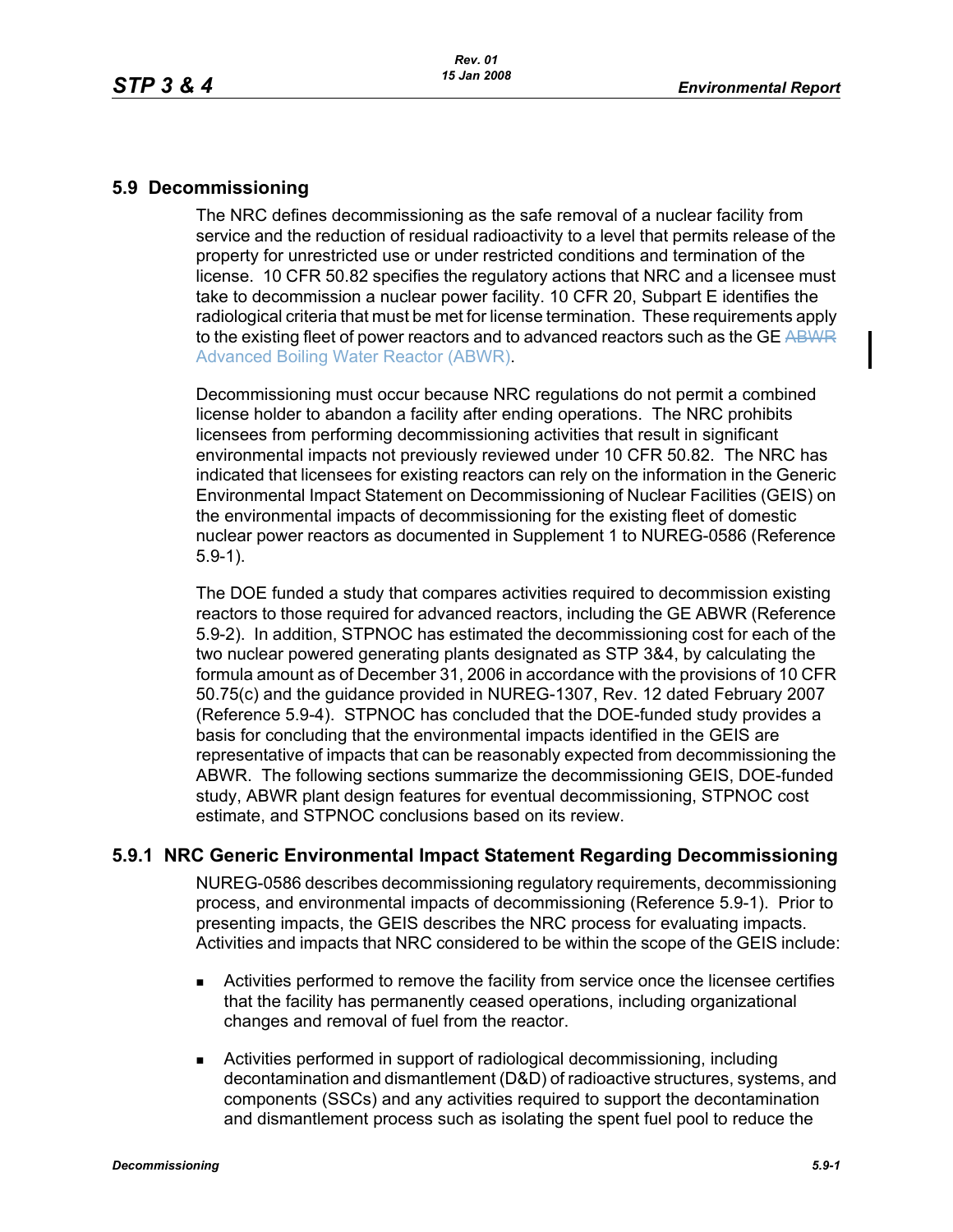scope of required safeguards and security systems so D&D can proceed on the balance of the facility without affecting the spent fuel.

- Activities performed in support of dismantlement of nonradiological SSCs, such as diesel generator buildings and cooling towers.
- Activities performed up to license termination and their resulting impacts as provided by the definition of decommissioning, including shipment and processing of radioactive waste.
- **Nonradiological impacts occurring after license termination from activities** conducted during decommissioning.
- **EXEC** Activities related to release of the facility.
- Human health impacts from radiological and nonradiological decommissioning activities.

According to Section 5.9 of NUREG-1555 (Reference 5.9-3), studies of social and environmental effects of decommissioning large commercial power generating units have not identified any significant impacts beyond those considered in the GEIS on decommissioning. The GEIS evaluates the environmental impact of the following three decommissioning methods:

- **DECON** The equipment, structures, and portions of the facility and site that contain radioactive contaminants are removed or decontaminated to a level that permits termination of the license shortly after cessation of operations.
- SAFSTOR The facility is placed in a safe stable condition and maintained in that state (safe storage) until it is subsequently decontaminated and dismantled to levels that permit license termination. During SAFSTOR, a facility is left intact, but the fuel is removed from the reactor vessel and radioactive liquids are drained from systems and components and then processed. Radioactive decay occurs during the SAFSTOR period, thus reducing the quantity of contaminated and radioactive material that must be disposed of during the decontamination and dismantlement of the facility at the end of the storage period.
- ENTOMB This alternative involves encasing radioactive SSCs in a structurally long-lived substance, such as concrete. The entombed structure is appropriately maintained, and continued surveillance is carried out until the radioactivity decays to a level that permits termination of the license.

Definitive plans for decommissioning are required by the NRC after a decision has been made to cease operations. The general environmental impacts are summarized in this section, because detailed analyses of decommissioning alternatives are not prepared until cessation of operations.

As discussed in NUREG-0586, decommissioning a nuclear facility that has reached the end of its useful life generally has a positive environmental impact. The air quality,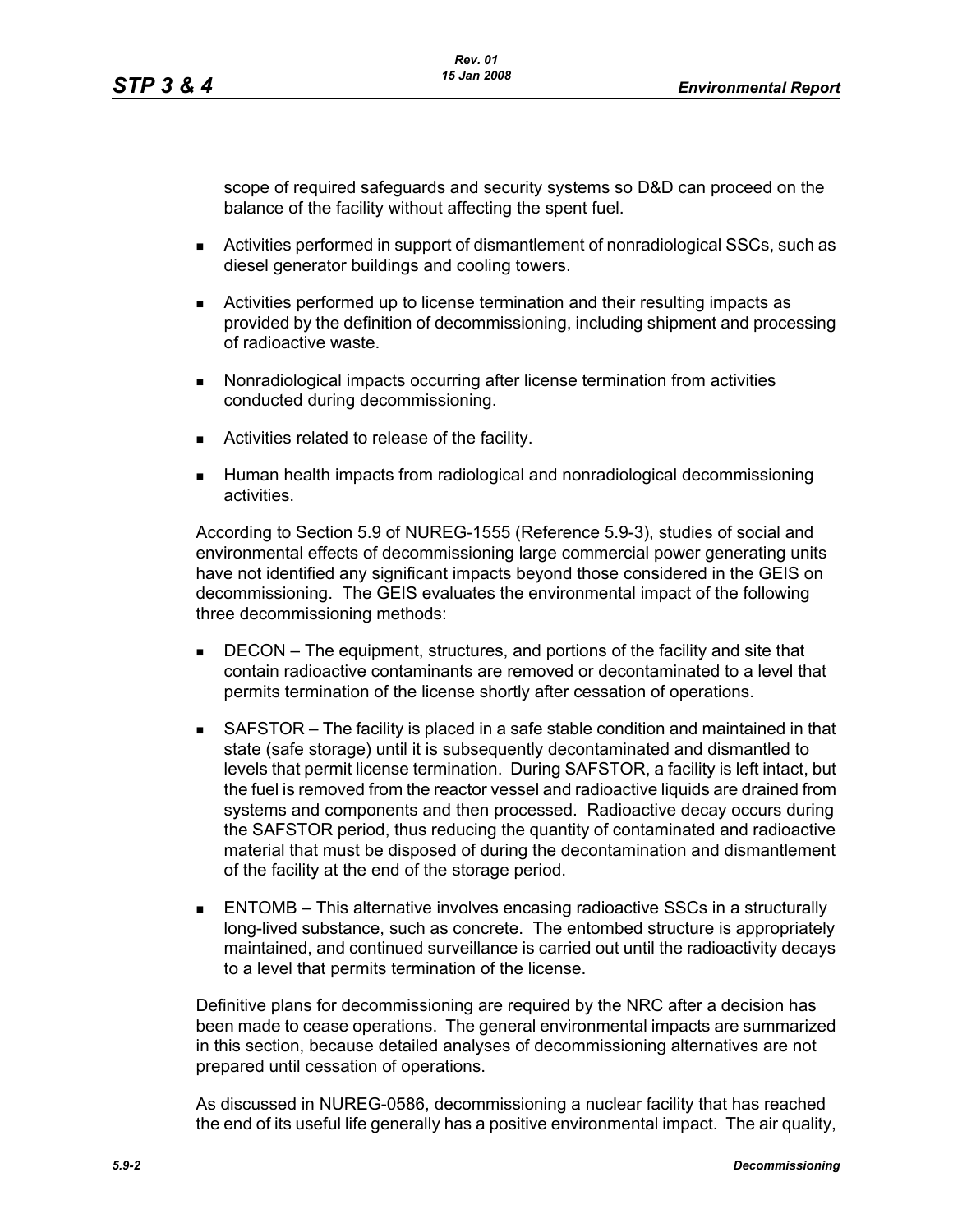water quality, and ecological impacts of decommissioning are expected to be substantially smaller than those of power plant construction or operation because the level of activity and the releases to the environment are expected to be smaller during decommissioning than during construction and operation. The major environmental impact, regardless of the specific decommissioning option selected, is the commitment of small amounts of land for waste burial in exchange for the potential reuse of the land where the facility is located. Socioeconomic impacts of decommissioning will result from the demands on, and contributions to, the community by the workers employed to decommission a power plant (Reference 5.9-3).

Experience with decommissioned power plants has shown that the occupational exposures during the decommissioning period are comparable to those associated with refueling and plant maintenance when a plant is operational. Each potential decommissioning alternative will have radiological impacts from the transport of materials to their disposal sites. The expected impact from this transportation activity will not be significantly different from normal operations (Reference 5.9-3).

# **5.9.2 DOE-Funded Study on Decommissioning Costs**

The total cost of decommissioning depends on many factors, including the sequence and timing of the various stages of the program, location of the facility, current radioactive waste burial costs, and plans for spent fuel storage. To ensure that a lack of funds does not result in delays in or improper conduct of decommissioning that may adversely affect public health and safety, 10 CFR 50.75 requires that operating license applicants and licensees provide reasonable assurance that adequate funds for performing decommissioning will be available at the end of operation. To provide this assurance, the regulation requires that two factors be considered: (1) the amount of funds needed for decommissioning, and (2) the method used to provide financial assurance. At its discretion, an applicant may submit a certification based either on the formulas provided in 10 CFR 50.75 or, when a higher funding level is desired, on a facility-specific cost estimate that is equal to or greater than that calculated using the formula in 10 CFR 50.75, consistent with guidance provided by Regulatory Guide 1.159 (Reference 5.9-5).

To support development of advanced reactors for production of electric power and to establish the requirements for providing reasonable assurance that adequate funds for performing decommissioning will be available at the end of plant operations, a study was commissioned by DOE (Reference 5.9-2). The study presents estimates of the costs to decommission the advanced reactor designs following a scheduled cessation of plant operations. Four reactor types were evaluated in this report: the GE ABWR, the GE Economic Simplified Boiling Water Reactor (ESBWR), the Westinghouse Advanced Passive Pressurized Water Reactor (AP1000), and the Atomic Energy of Canada, Limited (AECL) Advanced CANDU Reactor (ACR-700). The cost analysis described in the study is based on the prompt decommissioning alternative, or DECON, as defined in NUREG-0586. The DECON alternative is also the basis for the NRC funding regulations in 10 CFR 50.75 and use of the DECON alternative for the advanced reactor designs facilitates the comparison with NRC estimates and financial provisions.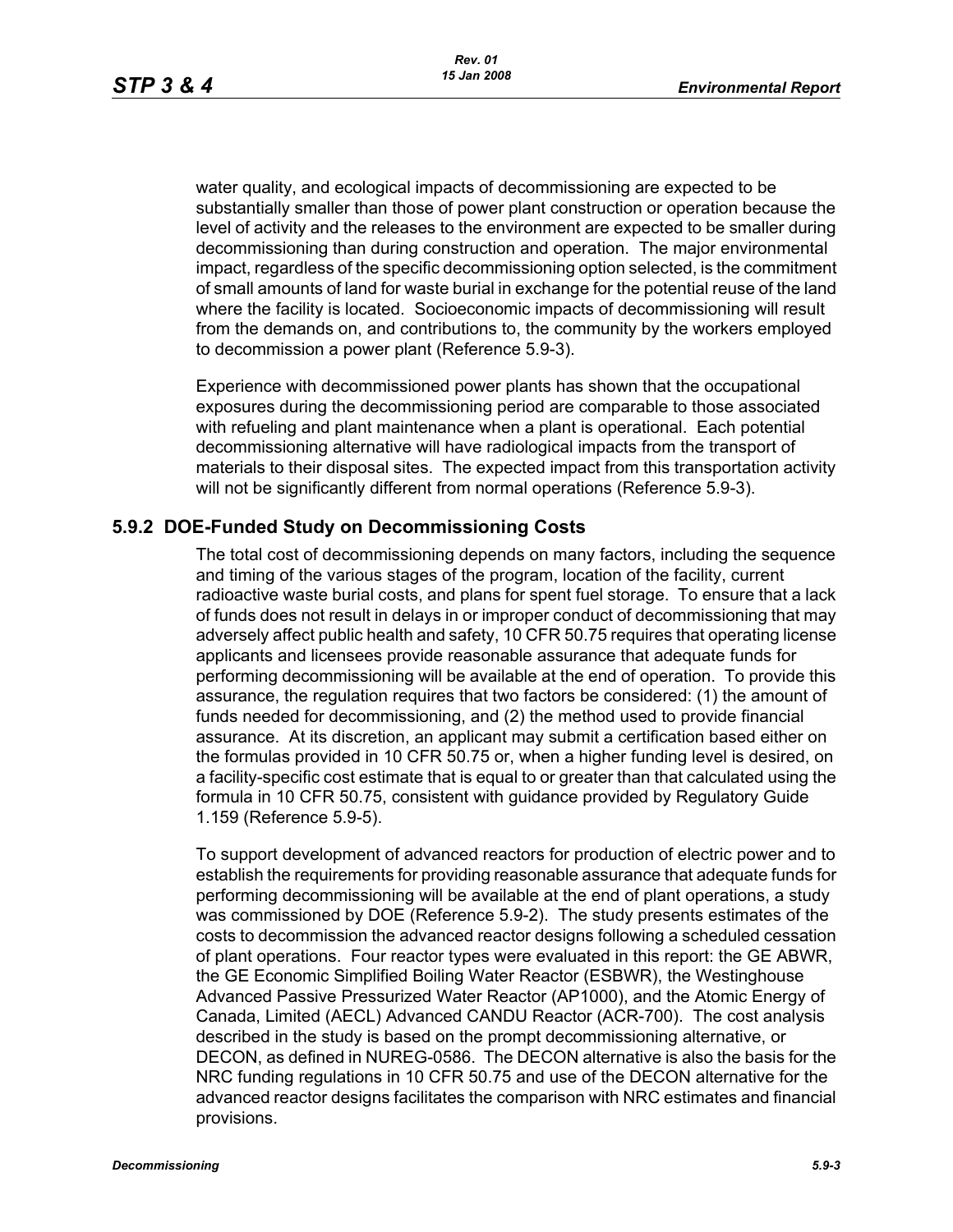DECON comprises four distinct periods of effort:

- *(1)* Pre-shutdown planning/engineering
- *(2)* Plant deactivation and transition (no activities are conducted during this period that will affect the safe operation of the spent fuel pool)
- *(3)* Decontamination and dismantlement with concurrent operations in the spentfuel pool until the pool inventory is zero
- *(4)* License termination

Each of the decommissioning activities evaluated in the GEIS is performed during one or more of the periods identified above. Because of the delays in development of the federal waste management system, it may be necessary to continue operation of a dry fuel storage facility on the reactor site after the reactor systems have been dismantled and the reactor nuclear license terminated. However, these latter storage costs are considered operational costs and are not considered part of decommissioning (Reference 5.9-1).

The cost estimates described in the DOE study were developed using the same cost estimating methodology used by NRC and consider the typical features of a generic site located in the southeast, including the nuclear steam supply systems, power generation systems, support services, site buildings, and ancillary facilities. STPNOC considers this to be a valid approach for STP 3 & 4. The estimates are based on numerous fundamental assumptions, including labor costs, low-level radioactive waste disposal costs and practices, regulatory requirements, and project contingencies. The primary cost contributors identified in the study are either labor-related or associated with the management and disposition of the radioactive waste. Overall, the DOE study concluded that with consistent operating and management assumptions, the total decommissioning costs projected for the advanced reactor designs are comparable to those projected by NRC for operating reactors with appropriate reductions in costs due to reduced physical plant inventories (Reference 5.9-2).

# **5.9.3 ABWR Plant Design Features for Decommissioning**

The reduction of personnel exposure during decommissioning depends to a large extent on the same general principles for occupational exposure as for normal operations. The ABWR design emphasizes the use of materials selected to have low corrosion rates and reduced buildup of radioactivity on equipment, resulting in lower radiation fields after plant operations and lower activity rates to contend with during the decommissioning process. Decontamination connections on equipment used for light decontamination prior to maintenance can be successfully used to perform heavy acid wash decontamination after final operations to remove more embedded contaminants. The overall design of the plant allows for repair and maintenance including change-out of all major equipment with a few limited exceptions. This allows for all the plant equipment to be readily removed from the buildings after shutdown for disassembly, decontamination, and disposal. Special attention has been given in the design to provide access and equipment handling capabilities for the maintenance of major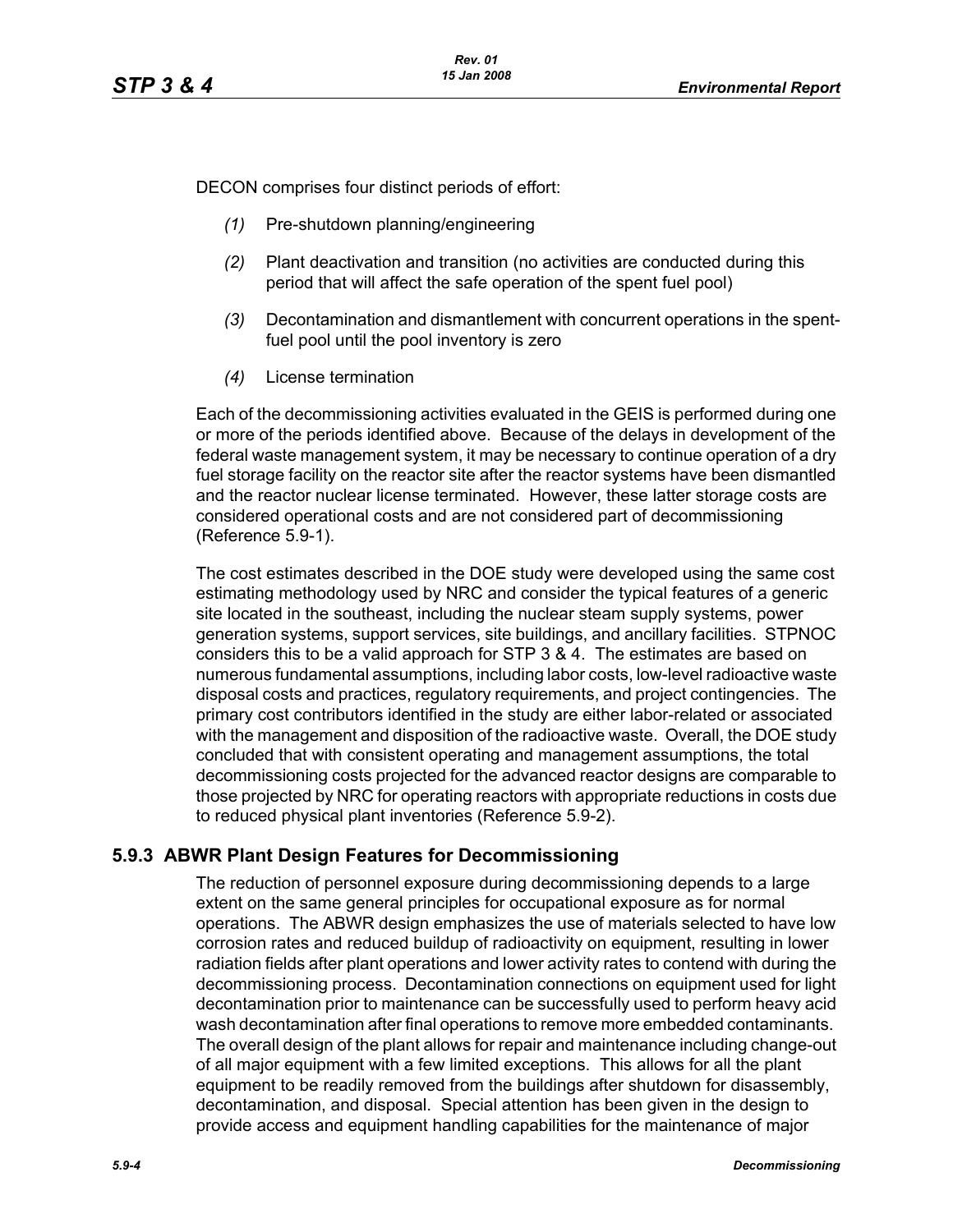components. These design features, such as overhead monorails, lifting devices, and in-place ladders enhance access and removal of equipment and access to all parts of the plant except those most heavily contaminated. Additionally, two operational activities have a significant effect on decommissioning: (1) maintenance of plant water chemistry within existing limitations to minimize contamination, and (2) maintaining records of plant modifications to minimize post-operational uncertainty due to changes in equipment, piping, and electrical routing or inventive modifications.

### **5.9.4 STP Units 3 and 4 Decommissioning Cost Estimate**

STPNOC has established a decommissioning cost estimate for each of the GE ABWR units proposed to be constructed on the STP site in order to assess the financial obligations pertaining to the eventual decommissioning of the two units. Part 1.4 of the COLA describes the plans for providing financial assurance for the decommissioning of the two units and includes a certification regarding the cost estimate for each unit, which is provided in Table 1.4 appended to Part 1 of the COLA. The cost estimate or "formula amount" for the minimum certification is calculated in accordance with the provisions of 10 CFR 50.75(c) and the guidance provided in NUREG-1307, Rev. 12 dated February 2007 (Reference 5.9-4), which assumes the DECON decommissioning alternative. The estimate assumes the removal of all contaminated and activated plant components and structural materials such that the owner may then have unrestricted use of the site with no further requirements for an operating license. Similar to the DOE study, the primary cost contributors identified are labor-related or associated with the management and disposition of the radioactive waste.

The STPNOC projected cost to decommission each of the GE ABWRs is estimated to be approximately \$517 million, reported in end of year 2006 dollars. This minimum certification amount for each plant was calculated using the formula delineated in 10 CFR 50.75(c)(1) and appropriate escalation indices, including the waste burial factor provided in NUREG-1307, Rev. 12, for the vendor waste processing option.

### **5.9.5 Conclusions**

STPNOC compared the activities analyzed in the GEIS of the environmental impacts associated with decommissioning the existing fleet of domestic nuclear power reactors with the activities that form the basis for decommissioning cost estimates prepared by DOE for advanced reactor designs and determined that the scope of activities is the same. Projected physical plant inventories associated with advanced reactor designs will generally be less than those for currently operating power reactors due to advances in technology that simplify maintenance and benefit decommissioning. Based on this comparison, STPNOC has concluded that the environmental impacts identified in the GEIS are representative of impacts that can be reasonably expected from decommissioning the GE ABWR.

STPNOC has projected a total decommissioning cost estimate using the NRC's formula amount in accordance with 10 CFR 50.75(c)(1). The cost projected to decommission two GE ABWRs using the DECON alternative is estimated to be \$1.034 billion, reported in end of year 2006 dollars.